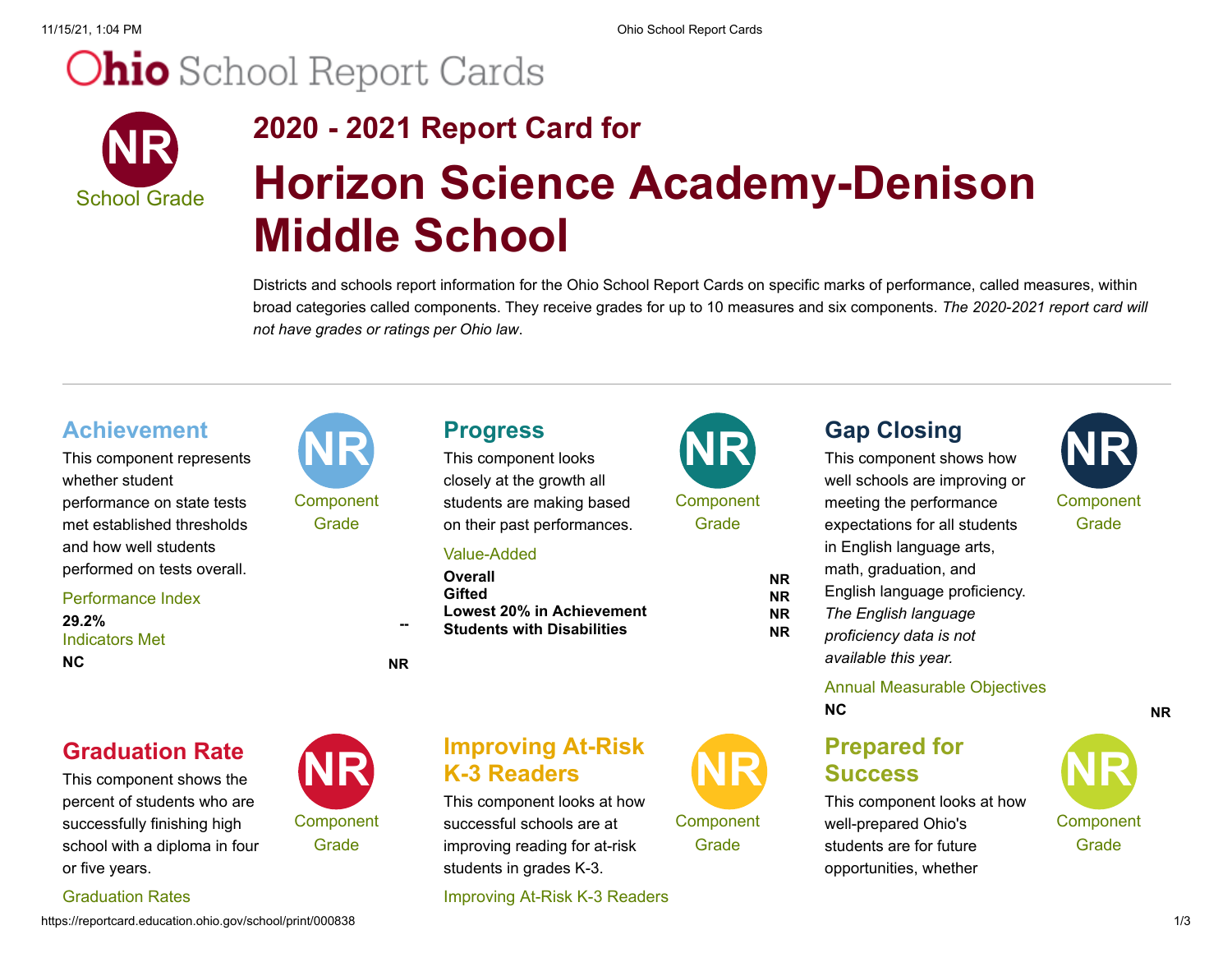*This school is not evaluated for graduation rate because there are not enough students in the graduating class.*

**NC NR** training in a technical field or preparing for work or college.